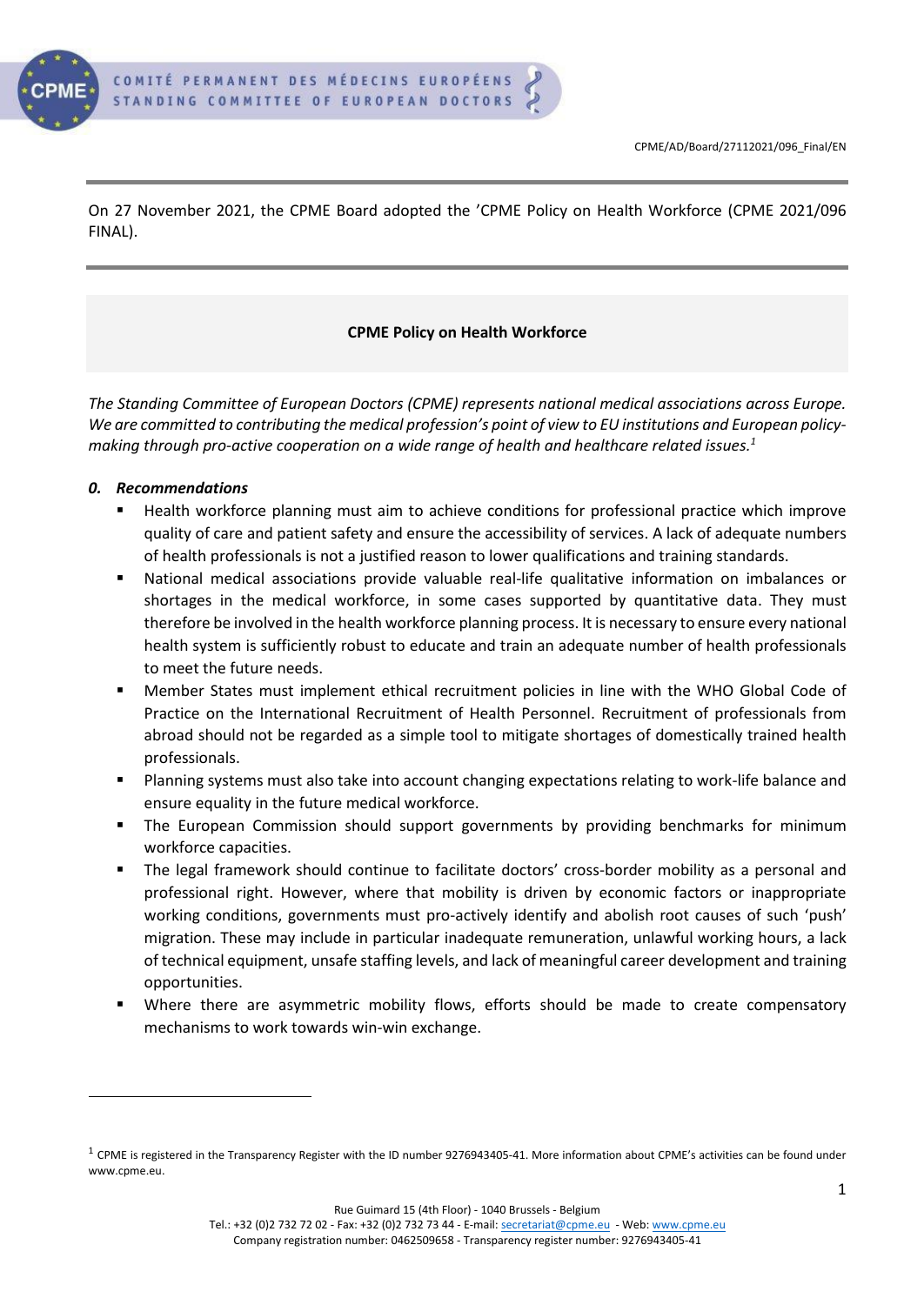**The EXT To ensure positive collaborative practice across specialities within the medical profession and between** health professions, task-shifting policies must be based on the objective of improving patient safety and quality of care, not as a cost cutting measure.

#### *1. Introduction*

CPME has continuously underlined that the health workforce is the pillar of a functioning health system and by consequence essential for the achievement of universal health coverage and the right to health. The factors affecting the health workforce, its composition and distribution, are becoming increasingly complex and dynamic, therefore health workforce planning has become more prominent in health policy. CPME considers that health workforce planning must aim to achieve conditions for professional practice which improve quality of care and patient safety. At the same time, it is necessary to ensure capacities to provide high quality training at all levels.

The COVID-19 pandemic sharpened the awareness of existing problems, such as shortages and raised new challenges, e.g. how to build surge capacities. However, it has also raised interest in health professions with some Member States reporting high intake numbers in education and training. This shows the importance of focussed action to leverage the potential of health workforce policy not only in improving health systems' performance but societal and economic wellbeing.

## *2. Challenges facing health workforce planning*

#### *Mobility*

CPME underlines the right to migrate, both within the EU and internationally. CPME strongly believes that cross-border mobility should be facilitated for the benefit of the individual doctor and the profession as a whole, as it provides an opportunity for knowledge transfer and mutual learning, to the benefit of patient care and ultimately the entire health system. In the case of migration driven by economic necessity or adverse working conditions, it is vital to aim at determining and eliminating the root causes of such dynamics and to work towards improving the situation of the medical workforce.

## *Ethical recruitment*

Member States should primarily work towards self-sufficient systems which educate an adequate number of health professionals to meet future needs. Where there is pro-active outreach to professionals abroad, Member States and private actors must implement ethical recruitment policies in full alignment with the EU Directive on the conditions of entry and residence of third-country nationals for the purpose of highly qualified employment ('Blue Card Directive') and the WHO Global Code of Practice on the International Recruitment of Health Personnel. In particular, there must be incentives to stimulate circular migration, which create a bilateral win-win situation, such as partnerships at university and clinical level.

→ *['Green Paper' on the European Workforce for Health: CPME comments to the Commission](https://www.cpme.eu/wp-content/uploads/adopted/2009/CPME_AD_Brd_140309_034_final_EN.pdf)  [consultation,](https://www.cpme.eu/wp-content/uploads/adopted/2009/CPME_AD_Brd_140309_034_final_EN.pdf) March 2009*

## *Working conditions*

The importance of working conditions as a factor for professionals' decisions to take up a career in medicine, stay in the profession or migrate shows the importance of coherent policy-making across areas such as education, employment, family life, finance and migration. While many discussions around health workforce planning focus on the remuneration of professionals as the key factor of recruitment and retention, access to training and education, including continuing professional development and ability to maintain skills, practice conditions such as availability of treatments, lawful working hours, safe staffing levels, meaningful career development opportunities, work-life balance, all contribute to a healthy work environment in which medicine is an attractive and sustainable career choice. In the context of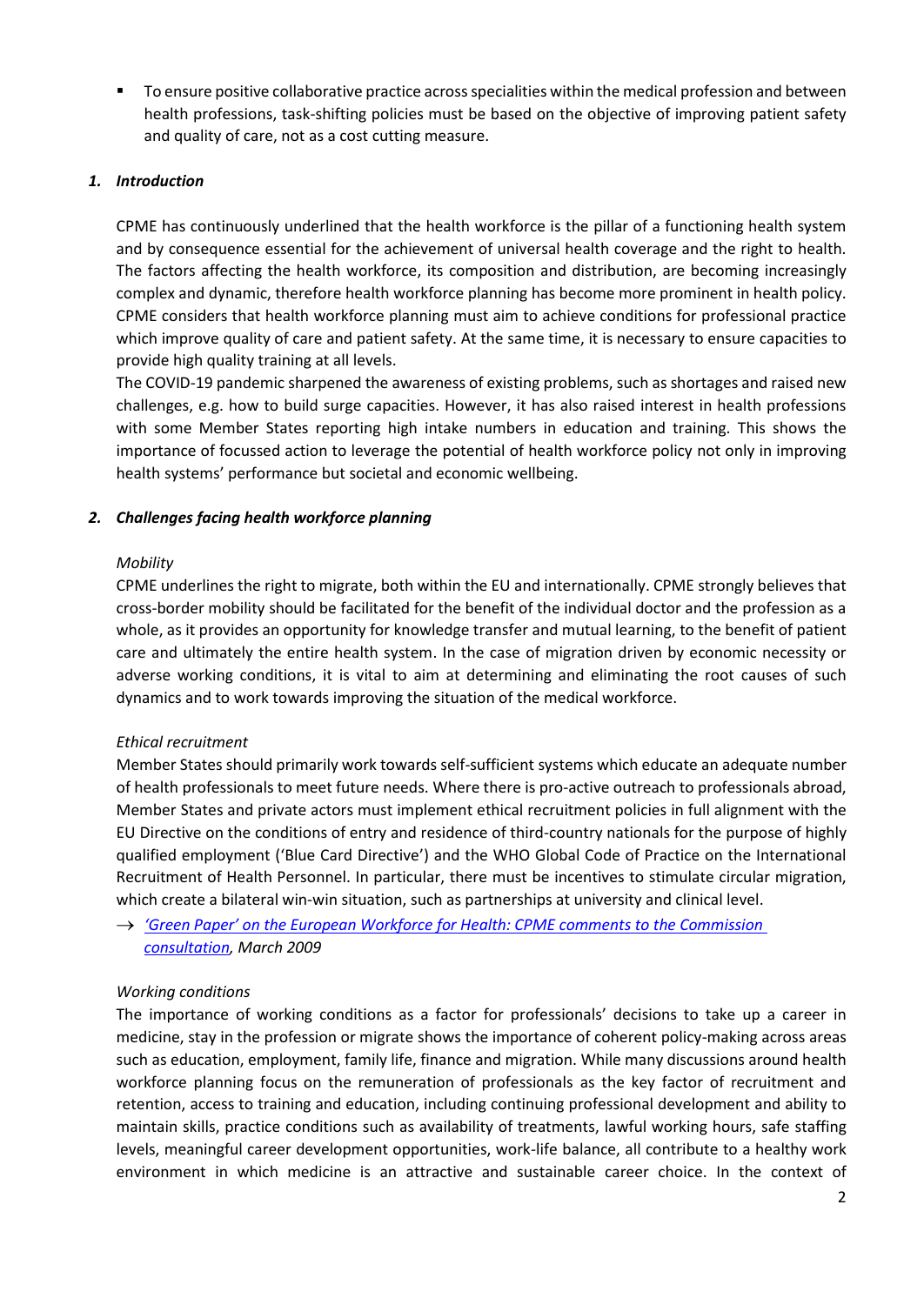emergencies such as the COVID-19 pandemic, access to decent and safe Personal Protective Equipment and fair working contracts for professionals who formed part of the surge capacity, as well as for all those working in the health system became additional factors which had an impact on professionals' career choices.

- → *[CPME response to public consultation on Social Europe,](https://www.cpme.eu/wp-content/uploads/adopted/2020/11/CPME_AD_EC_19112020_114.FINAL_.CPME_.Social.Europe.consultation.response.pdf) November 2020*
- → *[CPME report on COVID-19 in Europe,](https://www.cpme.eu/wp-content/uploads/adopted/2020/11/Info.2020-072.Final_.-Report.COVID-19.pandemic.pdf) November 2020*

## *Indicators to express impact of working conditions*

Successful recruitment and retention are a measure of successful health workforce policies and rates of doctors leaving the profession can give an indication of policy failures. In recent years, reports of doctors reducing professional practice or retiring early due to burnout, depression or other mental health conditions have increased. Others have left the profession to prevent a deterioration of their own health. In health systems in which the private sector offers better working conditions than the public sector, professionals move from the latter to the former, aggravating the situation in the public sector and inducing a vicious circle. At another level, the experience of violence against health professionals or 'moral injury' have been cited as risk factors for low retention. Conversely, positive practice environments have protective effects. In surveys on work satisfaction, doctors regularly cite time spent with patients or an exchange with colleagues as the rewarding aspects of their work which balance out the negative burden professionals associate in particular with non-clinical activities such as documentation. Pro-actively monitoring these factors can support retention and recruitment policies.

# *3. Objectives for health workforce planning from the medical profession's perspective*

## *Recruitment and retention*

Alongside ensuring sufficient education and training capacities, it is necessary to build effective recruitment and retention strategies. This spans from attracting future professionals to take up a career in medicine to ensuring working conditions and career development opportunities which support continued practice. The strategies should provide professionals positive incentives to this end.

National Medical Associations report positive results from the following measures:

- High quality, time and resources allocated for learning
- Adequate time and resources allocated for research
- Promotion of work-life balance (flexibility in terms of full-time/part-time positions)
- New economic and organisational models for free practice settings complementing individual ownership with joint practice and employment options, in particular in family medicine/general practice.
- Workplace visits or internships in family medicine practices in remote areas for medical students, to promote recruitment of future practitioners
- Financial incentives to doctors practising in underserved regions
- Positive practice environments including facilities enabling doctors' well-being at work and ensuring support services are easily accessible and well-publicised
- A fair and transparent selection process for recruitment and promotion free from any form of discrimination

## *Ratios of health professionals per population unit*

As described, CPME emphasises the importance of safe staffing levels not only in the context of lawful working conditions and the attractiveness of medical practice as a long-term career, but for the safety and quality of patient care. Policy discussions so far have focussed on mapping and comparing the ratios of health professionals per capita. Recent experiences in particular the COVID-19 pandemic have shown that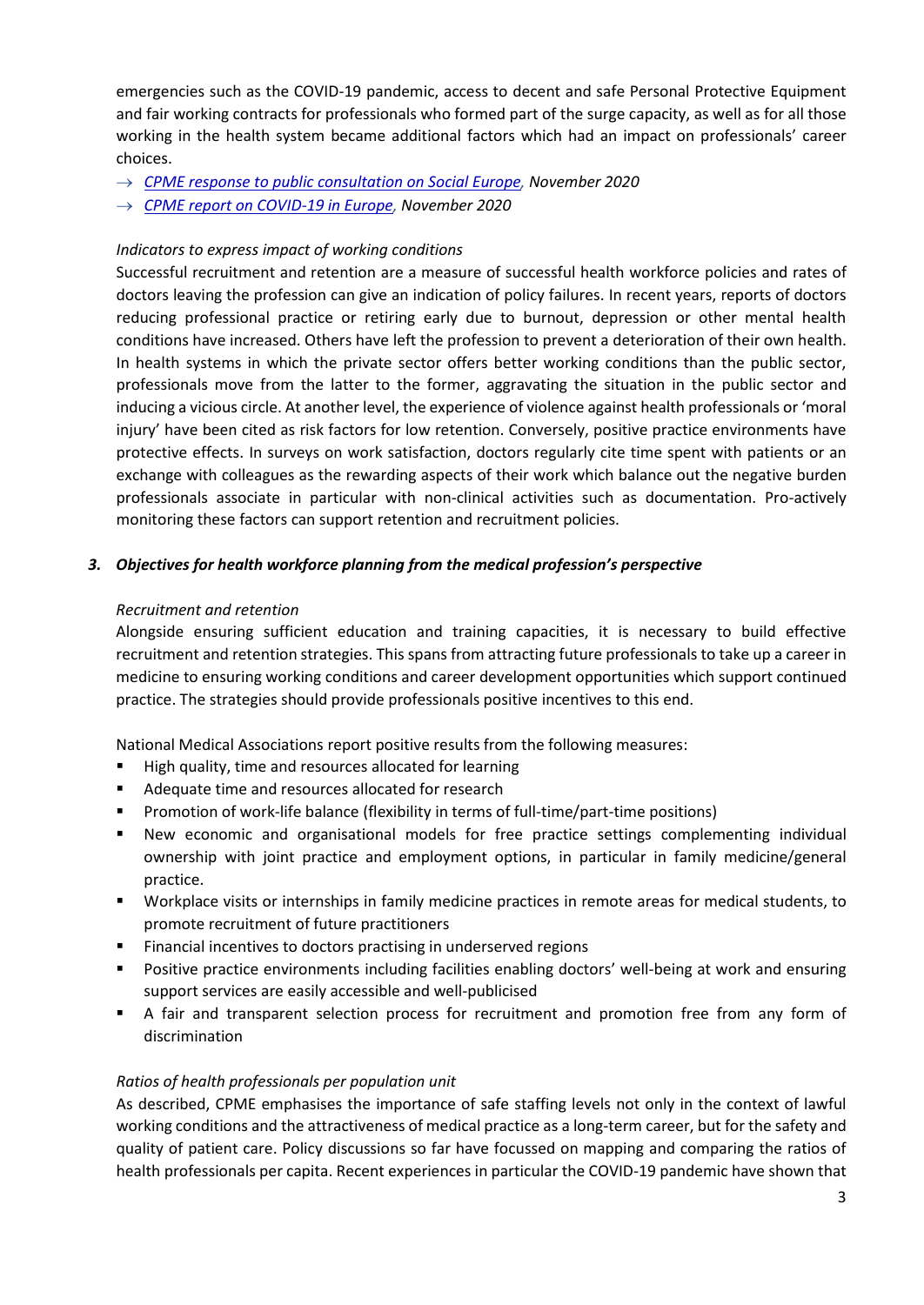Member States have not made meaningful progress in addressing shortages or imbalances in their health workforce, despite commitments under framework policies such as the WHO Human Resources for Health strategy.

CPME therefore proposes that the European Commission should issue recommendations following the format of the European Semester recommendations as to minimum ratios of resources per population unit for baseline universal health coverage and emergencies, taking into account geographic distribution and age profile including the option of pooling resources at Union level. As a basis for these recommendations, it is important to improve international data collection exercises to harmonise data categories where possible in order to identify differences and avoid misinterpretation of data. It is important to reflect national deviations from the harmonised categories across Europe to be able to put data into context.

→ *[CPME position on Commission's Proposal for a Regulation on cro](https://www.cpme.eu/index.php?downloadunprotected=/uploads/adopted/2021/3/CPME_AD_20032021_010.FINAL_.CPME_.position.Proposal.Regulation.serious.crossborder.threats.to_.health.pdf)ss-border threats to health, 20 March 2021*

## *Collaborative practice & task-shifting*

CPME is strongly supportive of collaborative practice across specialities within the medical profession and between health professions. The patient-doctor relationship remains at the heart of this collaboration. Recent initiatives promoting inter-professional education and training including in the area of continuing professional development (CPD), also in implementation of the 'One Health' approach, are facilitating better communication and coordination throughout careers, and can make all health professions more attractive. In the context of health workforce planning however collaborative practice is often conflated with concepts such as task-shifting and misused as a tool to mitigate workforce shortages. CPME reaffirms that task-shifting must always be driven by the objective of improving patient safety and quality of care, and cannot be an organisational stopgap or a cost-cutting measure. Where tasks are redistributed, this must be supported by adequate training, including on aftercare and continuity of care. Furthermore, the implications for quality assurance and liability must be considered and reflected in these frameworks.

→ *[CPME Policy on Task Shifting,](https://www.cpme.eu/wp-content/uploads/adopted/2010/CPME_AD_Brd_27112010_128_final_EN.pdf) November 2010*

#### *European level monitoring*

Past projects on health workforce planning at EU level have shown the benefits of knowledge exchange on this topic, however there is a lack of continuity in and management of the cooperation. With cross-border mobility providing an additional dimension to workforce planning, the creation of a European monitoring service on the health workforce to assist Member States in setting up and maintaining planning structures as well as coordinating the cross-border aspects of planning would provide a useful long-term infrastructure. It should be integrated with existing WHO programmes such as national health workforce accounts and link up with EU processes in particular the European Semester and the pandemic preparedness planning foreseen under a future EU Regulation on serious cross-border threats to health. The European monitoring service could take the form of a permanent expert working group hosted by the European Commission.

- → *['Green Paper' on the European Workforce for Health: CPME comments to the Commission](https://www.cpme.eu/wp-content/uploads/adopted/2009/CPME_AD_Brd_140309_034_final_EN.pdf)  [consultation,](https://www.cpme.eu/wp-content/uploads/adopted/2009/CPME_AD_Brd_140309_034_final_EN.pdf) March 2009*
- → *[CPME position on Commission's Proposal for a Regulation on cross](https://www.cpme.eu/index.php?downloadunprotected=/uploads/adopted/2021/3/CPME_AD_20032021_010.FINAL_.CPME_.position.Proposal.Regulation.serious.crossborder.threats.to_.health.pdf)-border threats to health, 20 March 2021*

#### *Other references*

- **•** Pandemic preparedness [European doctors' recommendations to the EU](https://www.cpme.eu/wp-content/uploads/adopted/2020/11/CPME_AD_Brd_21112020_111.FINAL_.CPME_.COVID19.pandemic.preparedness.lessons.learned.pdf) (2020)
- **European Medical Organisations' Joint Statement on Violence against Doctors and other Health** [Professionals](https://www.cpme.eu/wp-content/uploads/adopted/2020/3/EMOs.Joint_.Statement.on_.Violence.FINAL_.12.03.2020.pdf) (2020)